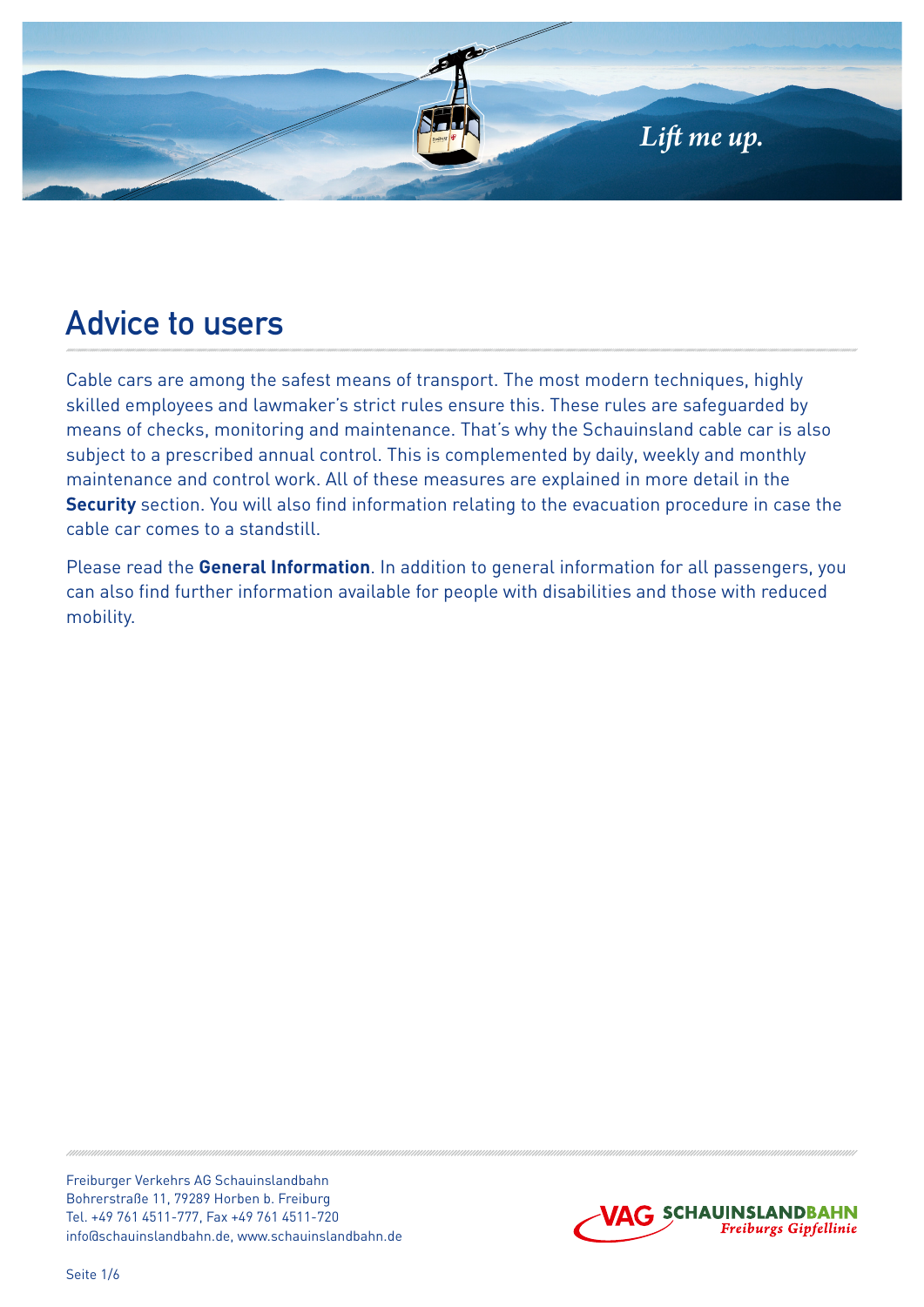## **Technical inspection (TÜV of the cable car)**

German cable cars are subject to two main annual checks. One is carried out by the operational management and its employees; And the other by an independent expert.

As far as the Schauinsland cable car is concerned, the Technical Officer of the National Office for Geology, Raw Materials and Mining is responsible (LGRB). In the context of this technical inspection, simultaneously to the proper management of the operation, all the elements and functions essential to the safety of the cable car are examined in depth. The whole installation is screened by the expert of the public body and the conformity of its condition is checked. The records of the holding and the control certificates are consulted. The license to operate the plant for an additional year shall be issued by the National Office only after the inspection.

#### **Technical maintenances**

Revisions and checks are conducted on a daily, weekly and monthly basis. In this context, settings on the entire installation are also checked and rectified if necessary.

Twice a year, the technicians of the Schauinsland cable car sift through the whole system with the support of specialized manufacturers and companies. In addition, wear parts are replaced early and lubricant deposits are renewed.

## **Day-to-day checks**

Daily, before the first passenger enters the cable car, the technicians of the Schauinsland cable car carry out pre-set controls at the lower and upper stations as well as in the cabins. In addition, the line between the lower station and the upper station is traveled and monitored as to its safe operating condition. It is only after all these checks have been carried out without negative results and then documented, that the cable car is allowed to enter into operation with passengers. Weather conditions also play a key role.

During the operation of the cable car, technicians monitor the flow of passengers, the technique of the cable car and the weather conditions from the lower and upper stations. Thus it is possible to intervene in time, if necessary, in order to ensure the proper operation of the cable car.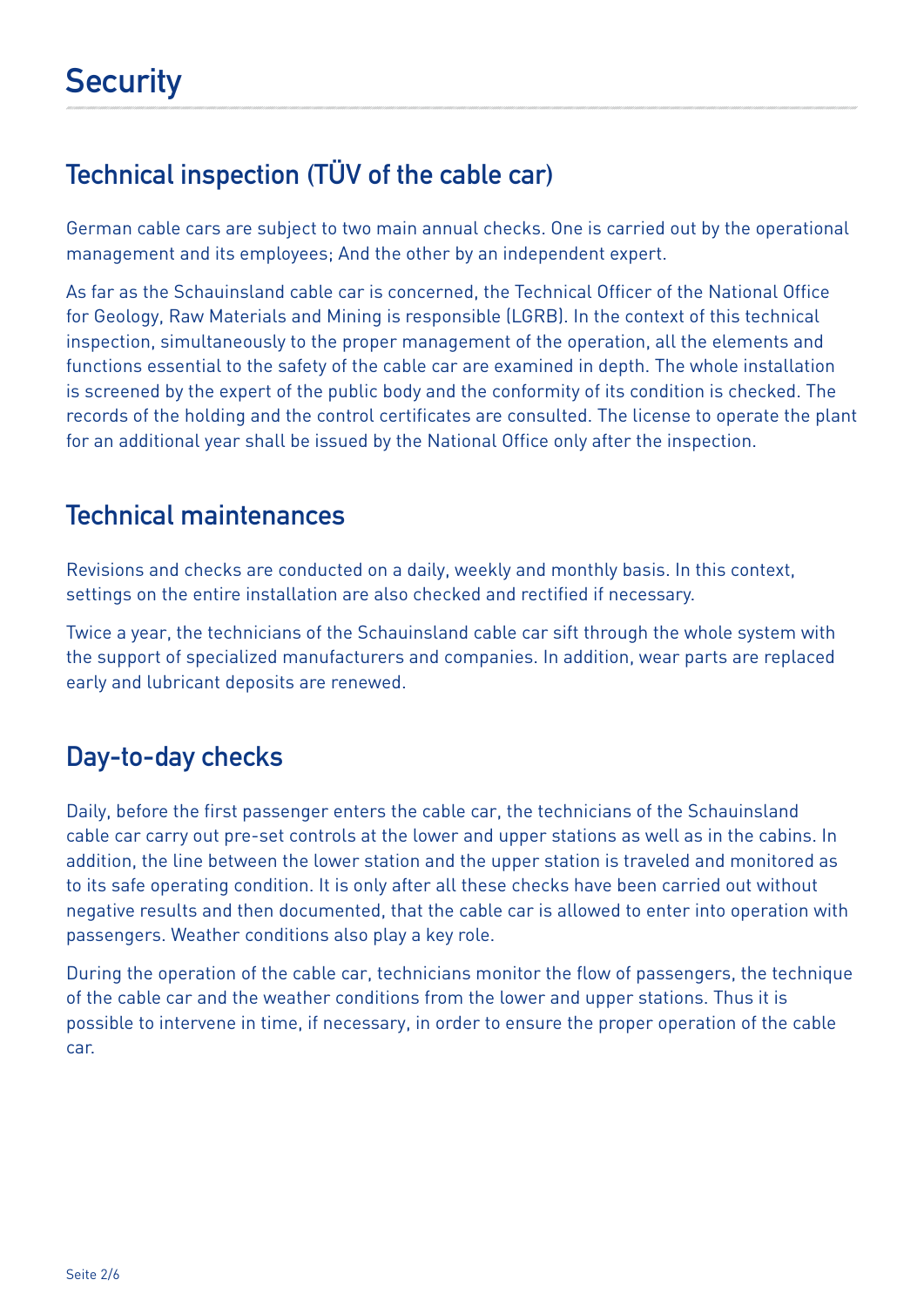## **Adjusting operation according to weather conditions**

Under certain weather conditions, the Schauinsland cable car may have to stop operating. Therefore, meteorological data are constantly monitored. The legislation stipulates that the Schauinsland cable car must stop at a wind speed of 60 km / h. For reasons of safety and for the comfort of passengers, the operation of the Schauinsland cable car is interrupted at a speed slightly reduced than that prescribed by law. Another reason for the interruption of the Schauinsland cable car can be thunderstorms.

Although cabins have been built for passengers, such as Faradays' cages, passenger comfort is no longer guaranteed during thunderstorms and cabins are therefore safely returned to the lower and upper stations. The management of the operation establishes a replacement bus service depending on the duration and extent of the storm.

#### **Stop**

Stop means safety. For this reason, it does not matter if the cable car stops. If this happens, the technicians of the cable car clarify the reason for the interruption, troubleshoot and then start the cable car back up again. In case of need, the cabins can also be brought back to the stations before the breakdown, in safety at reduced speed thanks to the emergency motor drive.

## **System availability, evacuation**

Schauinsland cable car technicians monitor the device before, during and after operation. Thanks to their specialized training and technical equipment, it is ensured that the system is always available and that passengers can glide to the top without worrying. A good number of mounting units are available in several copies to ensure sufficient safety reserves.

Even in the event of a power outage, the Schauinsland cable car is optimally prepared. Both the lower and the upper stations are equipped with auxiliary power units, whereby the cabins of the cable car can be safely repatriated to the stations.

If, despite the diversity of technical possibilities, the cabins could not be repatriated to the stations, the Black Forest mountain rescue service would achieve a safe evacuation of the passengers. In this case, which never happened, the rescuers would hoist the cabin passengers in order to drive them back to the stations. To make sure nothing is left to chance in this rather unlikely scenario, rescuers train regularly to evacuate the cable car.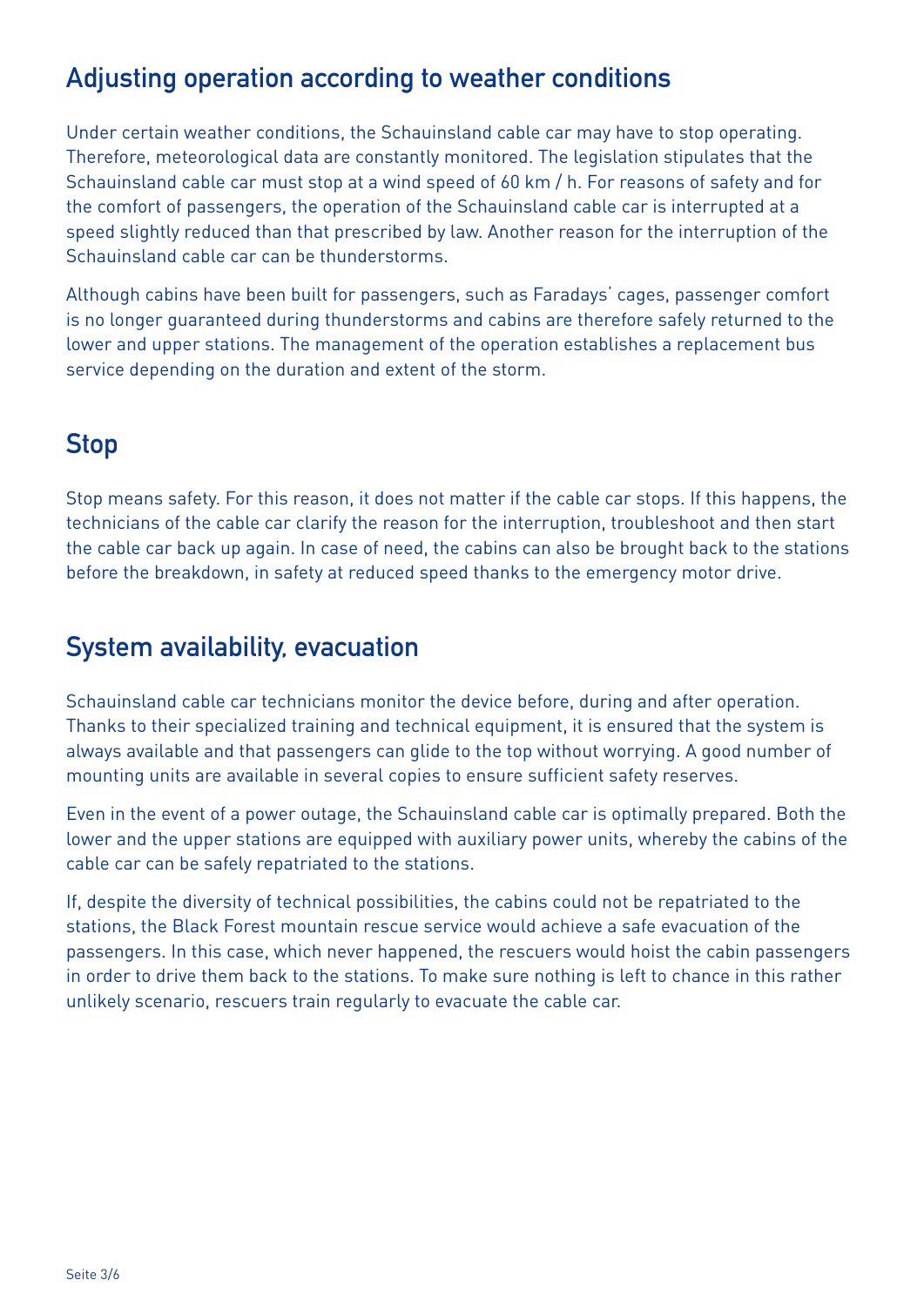Please read our Conditions of carriage.

#### **General instructions for using the Schauinsland cable car**

- The Schauinsland cable car is a cable car with which you will overcome a height difference of 760 m in approx. 20 mn. The cabins without a conductor are then 60 m above rough terrain.
- General users and more particularly users with physical or other disabilities and their representatives have to inform themselves autonomously about the use of the cable car and the installations of the holding, the conditions of transport and especially on preconditions for use. Please also consult our information about the rules of conduct.
- Please use equipment adapted to the weather conditions.
- Supervision of children is the responsibility of the accompanying persons. Particular care must be taken to ensure that children do not kneel or stand on the seats and that they have good support at all times of the ride.
- In order to respect the proper functioning, all passengers have to enter or exit the cabin quickly. If the imminent departure is announced or the door closes, there is no longer the right to enter or leave the cabin.
- Each passenger is obliged to remain in a stable position in the vehicle. The stability of luggage and transport devices (such as wheelchairs, pushchairs, etc.) must be maintained by means of the parking brake function or other measures.

If you have any questions about, feel free to ask at any time.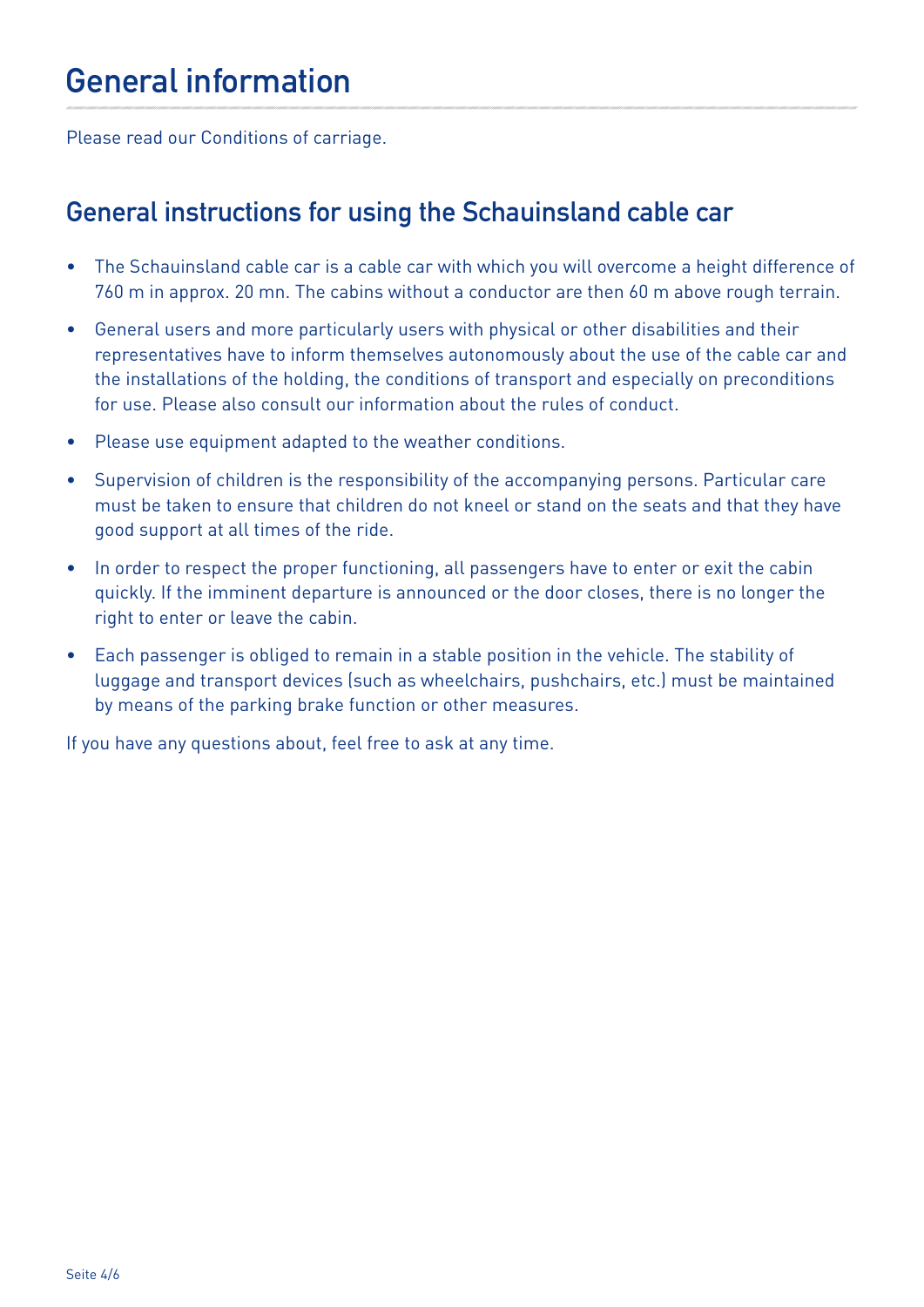## **Advice for people with reduced mobility or disabilities**

The Schauinsland cable car attaches great importance to accessibility. When using the cable car by people with reduced mobility, it is important to observe a few guidelines. These must allow safe use of the cable car and minimize the risk of injury.

- If you require special assistance or need to use a specific technical aid (eg breathing apparatus), please contact us.
- Unfortunately, we are allowed to transport you, only under the condition that, considering your disability, we can do it safely and without risk of injury (including in case of an evacuation)
- Persons using the cable car must be mentally and physically able to follow instructions from the operating personnel and evacuation assistants in the event of an evacuation (if necessary with support).
- The user individual prerequisites must enable a safe evacuation of the cabins and a transport to a safe gathering place. Transported persons, and in particular their legal representatives, have to know themselves if they are able to fulfill these requirements.
- Accompanying persons for people with a degree of disability of more than 50% (identification B in the pass) receive the cable car ride free of charge and are requested to assist the person entrusted to them as follows
	- Assistance in navigating the building.
	- Assistance getting in and out of the cable car cabins.
	- Accompanying persons should give priority to the handicapped person when entering the give priority to the disabled person and get off first when exiting the cabin.
	- Support of the recovery worker in case of evacuation.
- If a person is transported in a wheelchair, the wheelchair should be pushed forward into the cabin and backward out of the cabin. The auxiliary support wheels should not be removed from the wheelchairs and should also be used to secure them.
- Acrophobic (vertigo) people should estimate the effect on their well-being before they decide to use the cable car and should possibly give up the use.
- People who are deaf or hard of hearing can only use the cable car when accompanied by an adult who compensates for their disability, as cabins in the cable car can only transmit information and instructions through the loudspeakers in the event of breakdowns.

If you have any questions about, feel free to ask at any time.